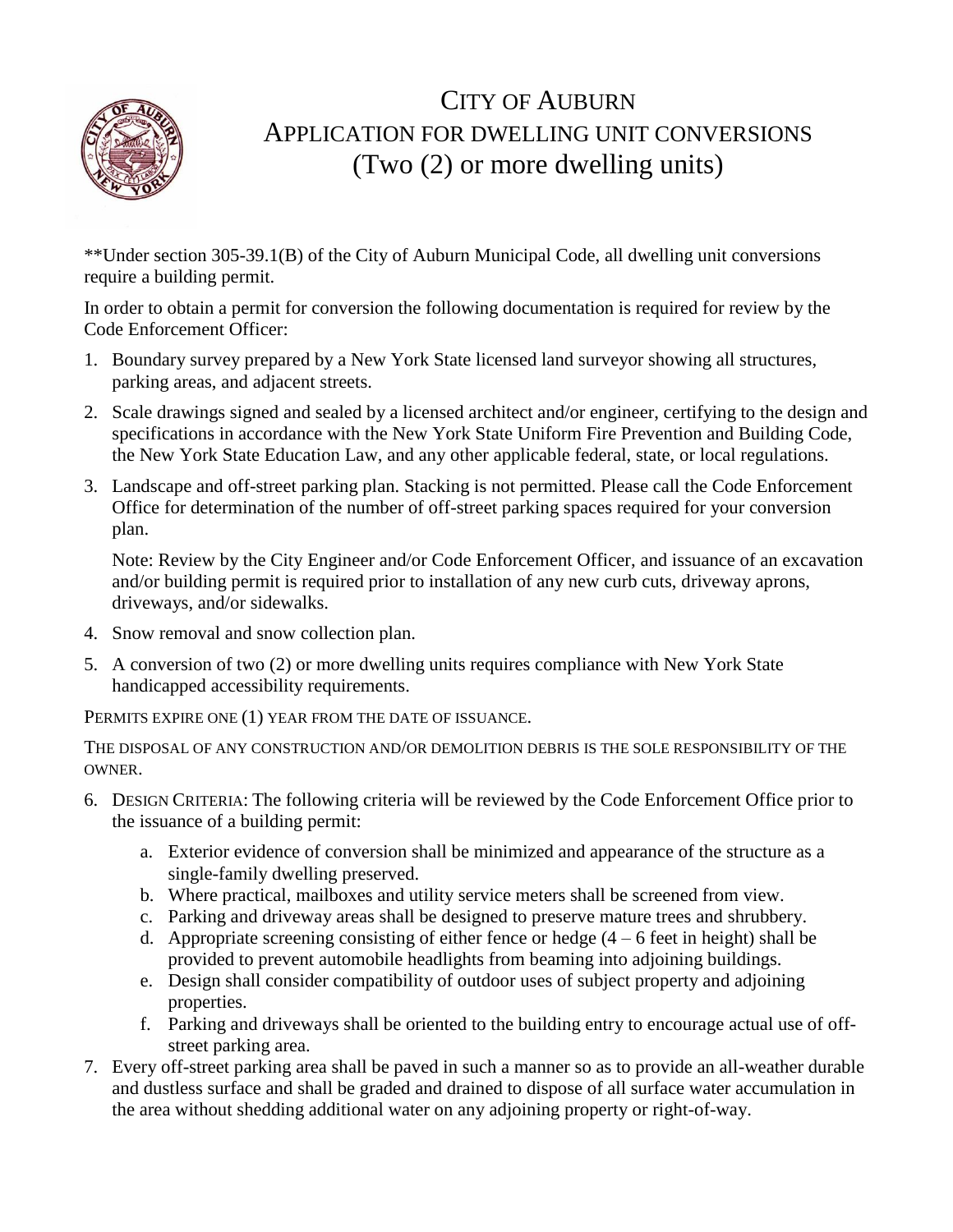## APPLICATION FOR CONVERSION

|  |                                                                                              |               | Phone: $\frac{1}{\sqrt{1-\frac{1}{2}}\sqrt{1-\frac{1}{2}}\sqrt{1-\frac{1}{2}}\sqrt{1-\frac{1}{2}}\sqrt{1-\frac{1}{2}}\sqrt{1-\frac{1}{2}}\sqrt{1-\frac{1}{2}}\sqrt{1-\frac{1}{2}}\sqrt{1-\frac{1}{2}}\sqrt{1-\frac{1}{2}}\sqrt{1-\frac{1}{2}}\sqrt{1-\frac{1}{2}}\sqrt{1-\frac{1}{2}}\sqrt{1-\frac{1}{2}}\sqrt{1-\frac{1}{2}}\sqrt{1-\frac{1}{2}}\sqrt{1-\frac{1}{2}}\sqrt{1-\frac{1}{2}}\sqrt{1-\frac{1}{2$ |  |  |  |  |  |
|--|----------------------------------------------------------------------------------------------|---------------|--------------------------------------------------------------------------------------------------------------------------------------------------------------------------------------------------------------------------------------------------------------------------------------------------------------------------------------------------------------------------------------------------------------|--|--|--|--|--|
|  |                                                                                              |               |                                                                                                                                                                                                                                                                                                                                                                                                              |  |  |  |  |  |
|  | 3. Site address:                                                                             |               | Tax map#: $\qquad \qquad$                                                                                                                                                                                                                                                                                                                                                                                    |  |  |  |  |  |
|  |                                                                                              |               |                                                                                                                                                                                                                                                                                                                                                                                                              |  |  |  |  |  |
|  | 5. Current use: $\Box$ Residential: number of current dwelling units: $\Box$                 |               | Commercial                                                                                                                                                                                                                                                                                                                                                                                                   |  |  |  |  |  |
|  | $\Box$ Accessory building                                                                    | $\vert$ Other |                                                                                                                                                                                                                                                                                                                                                                                                              |  |  |  |  |  |
|  | 6. Number of dwelling units to be added:                                                     |               |                                                                                                                                                                                                                                                                                                                                                                                                              |  |  |  |  |  |
|  |                                                                                              |               |                                                                                                                                                                                                                                                                                                                                                                                                              |  |  |  |  |  |
|  |                                                                                              |               |                                                                                                                                                                                                                                                                                                                                                                                                              |  |  |  |  |  |
|  |                                                                                              |               |                                                                                                                                                                                                                                                                                                                                                                                                              |  |  |  |  |  |
|  |                                                                                              |               |                                                                                                                                                                                                                                                                                                                                                                                                              |  |  |  |  |  |
|  |                                                                                              |               |                                                                                                                                                                                                                                                                                                                                                                                                              |  |  |  |  |  |
|  | 7. Dimensions:                                                                               |               |                                                                                                                                                                                                                                                                                                                                                                                                              |  |  |  |  |  |
|  | Lot:<br>total area SF                                                                        |               | Balance of open space                                                                                                                                                                                                                                                                                                                                                                                        |  |  |  |  |  |
|  |                                                                                              |               | (to be calculated by Office)                                                                                                                                                                                                                                                                                                                                                                                 |  |  |  |  |  |
|  | Building: width ft depth ft                                                                  |               |                                                                                                                                                                                                                                                                                                                                                                                                              |  |  |  |  |  |
|  |                                                                                              |               |                                                                                                                                                                                                                                                                                                                                                                                                              |  |  |  |  |  |
|  | first floor _______ SF second floor ______ SF                                                |               |                                                                                                                                                                                                                                                                                                                                                                                                              |  |  |  |  |  |
|  | Setbacks (from property lines and right-of-way):                                             |               |                                                                                                                                                                                                                                                                                                                                                                                                              |  |  |  |  |  |
|  | front from ft rear ft sides ft and ft                                                        |               |                                                                                                                                                                                                                                                                                                                                                                                                              |  |  |  |  |  |
|  | Dwelling units: 1. SF 2. SF 3. SF 4. SF                                                      |               |                                                                                                                                                                                                                                                                                                                                                                                                              |  |  |  |  |  |
|  | 5. SF 6. SF                                                                                  |               |                                                                                                                                                                                                                                                                                                                                                                                                              |  |  |  |  |  |
|  | List any others:                                                                             |               |                                                                                                                                                                                                                                                                                                                                                                                                              |  |  |  |  |  |
|  | 8. Driveway: Special conditions (easement, shared, r-o-w)?                                   |               | <u> 1980 - Jan Stein Stein Stein Stein Stein Stein Stein Stein Stein Stein Stein Stein Stein Stein Stein Stein S</u>                                                                                                                                                                                                                                                                                         |  |  |  |  |  |
|  | 9. Parking: Number of existing hard-surface parking spaces: _____ Number of new hard-surface |               |                                                                                                                                                                                                                                                                                                                                                                                                              |  |  |  |  |  |
|  | parking spaces:                                                                              |               |                                                                                                                                                                                                                                                                                                                                                                                                              |  |  |  |  |  |
|  | 10. Cost: Estimate total construction/conversion cost: \$                                    |               |                                                                                                                                                                                                                                                                                                                                                                                                              |  |  |  |  |  |
|  | 11. Permit fee: (calculated by Office)                                                       |               |                                                                                                                                                                                                                                                                                                                                                                                                              |  |  |  |  |  |
|  |                                                                                              |               |                                                                                                                                                                                                                                                                                                                                                                                                              |  |  |  |  |  |
|  |                                                                                              |               |                                                                                                                                                                                                                                                                                                                                                                                                              |  |  |  |  |  |
|  | 13. Plumbing contractor:                                                                     |               |                                                                                                                                                                                                                                                                                                                                                                                                              |  |  |  |  |  |
|  |                                                                                              |               |                                                                                                                                                                                                                                                                                                                                                                                                              |  |  |  |  |  |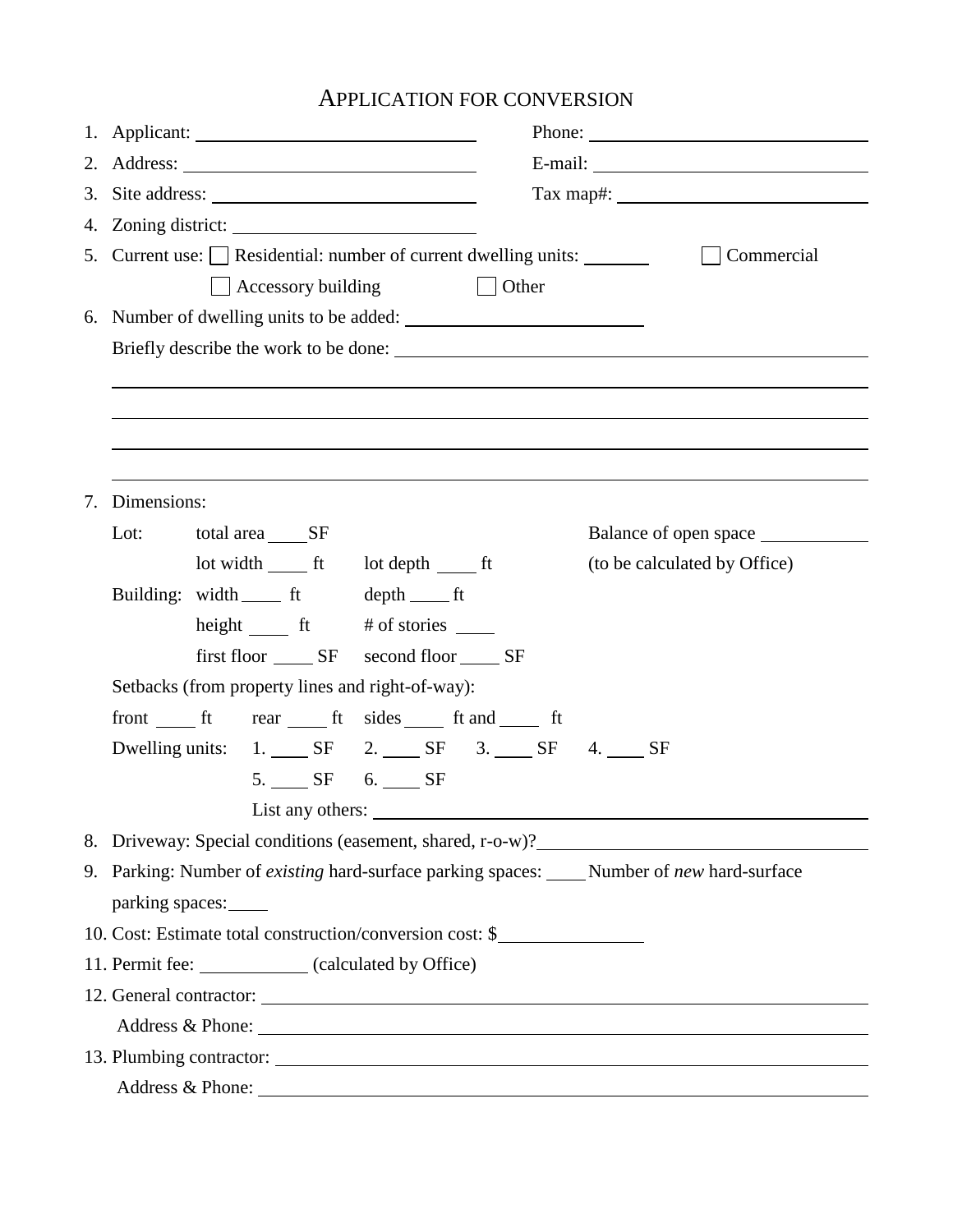| 14. Electrical contractor:<br><u> 1980 - Jan Samuel Barbara, margaret e populazion del control del control del control del control de la provi</u> |                                                                                                                       |  |  |  |  |
|----------------------------------------------------------------------------------------------------------------------------------------------------|-----------------------------------------------------------------------------------------------------------------------|--|--|--|--|
| Address & Phone:                                                                                                                                   | <u>and the state of the state of the state of the state of the state of the state of the state of the state of th</u> |  |  |  |  |
|                                                                                                                                                    |                                                                                                                       |  |  |  |  |
| Address & Phone:                                                                                                                                   |                                                                                                                       |  |  |  |  |
|                                                                                                                                                    |                                                                                                                       |  |  |  |  |

State of New York} County of Cayuga} ss:

Deponent being duly sworn, says that he is the owner or authorized agent for which the foregoing work is proposed to be done, and that he is duly authorized to perform such work, and that all workmen employed on this building are cover by contract or compensation insurance, and that all work will be performed in accordance with all existing New York State laws and ordinances of the City of Auburn and Cayuga County, including the New York State Uniform Fire Prevention and Building Code, and that the information provided herein is true and complete.

Property owner:

| Printed name                                | Signature                     |  |  |
|---------------------------------------------|-------------------------------|--|--|
| Contractor/architect                        |                               |  |  |
| Printed name                                | Signature                     |  |  |
| Sworn to before me this <u>equal</u> day of | $20$ $\overline{\phantom{0}}$ |  |  |

Notary Public or Commissioner of Deeds